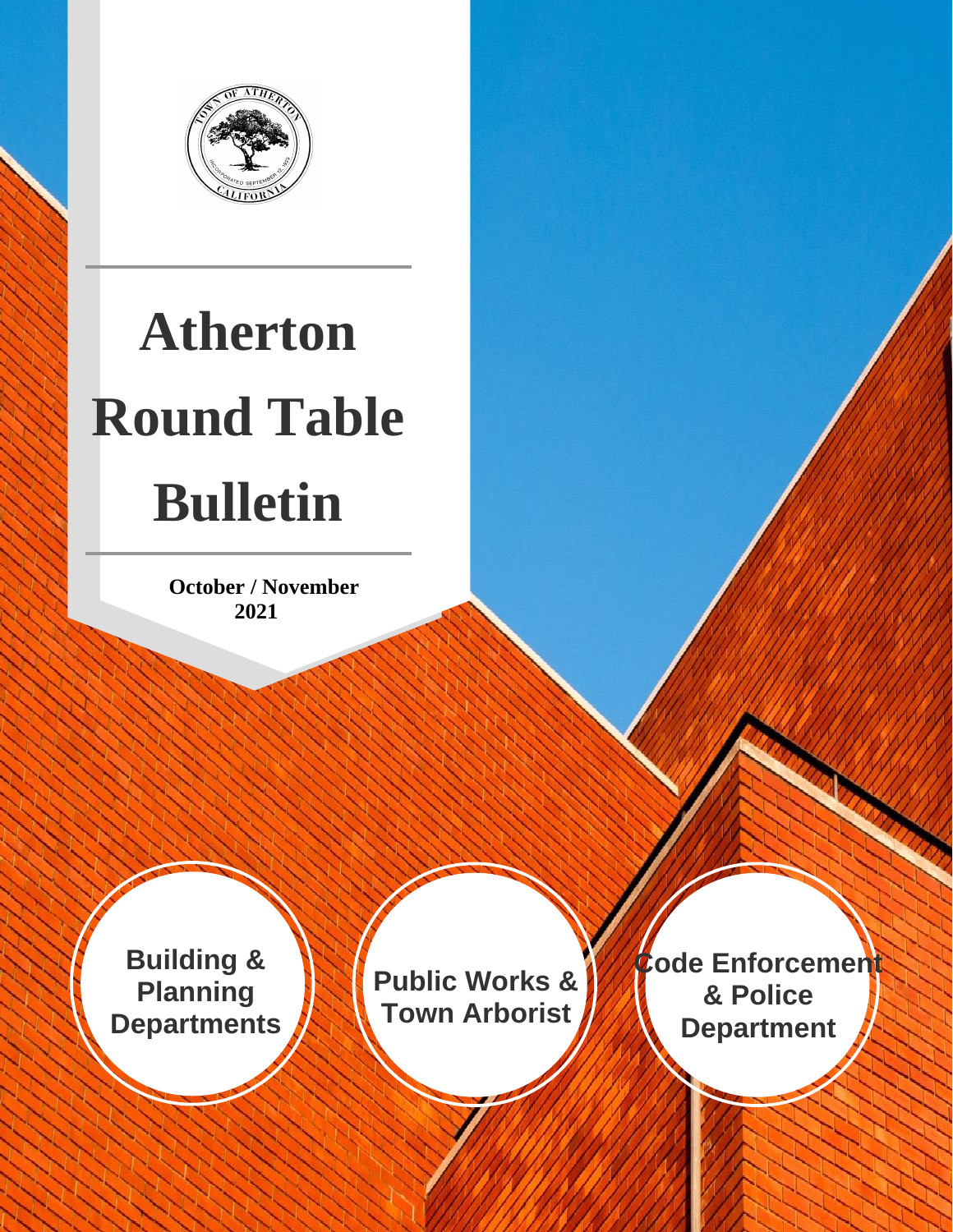

Welcome to the Atherton Round Table Bulletin. This bulletin is put together to provide you the builders, developers and architects information and keep you updated on construction topics, issues and concerns. You will also find information from the Building, Planning, Public Works Departments also from the Town Arborist, PD, Code Enforcement and Menlo Park Fire District. Also included is department staff contact information, ePlan-Submittal and Atherton Municipal Ordinance Links to connect too.

# *BUILDING DEPARTMENT*

#### **[h](http://www.ci.atherton.ca.us/147/Building)[ttp://www.ci.atherton.ca.us/147/Building](http://www.ci.atherton.ca.us/147/Building)**

| Mike Greenlee - Building Official                                                           | mgreenlee@ci.atherton.ca.us                 | (650)752-0518     |
|---------------------------------------------------------------------------------------------|---------------------------------------------|-------------------|
| Joe Cyr - Plans Examiner                                                                    | jcyr@ci.atherton.ca.us                      | (650)752-0537     |
| Adam Sanders - Building Inspector                                                           | asanders@ci.atherton.ca.us                  | $(650)752 - 0523$ |
| Joseph Zigabarra – Building Inspector                                                       | izigabarra@ci.atherton.ca.us                | (650)752-0560     |
| Daniel Johnston - Permit Administrative Technician                                          | diohnston@ci.atherton.ca.us                 | (650)752-0560     |
| https://www.ci.atherton.ca.us/543/Building-ePlan-Submittal<br>Building ePlan Submittal Link |                                             |                   |
| Atherton Municipal Ordinance                                                                | https://www.codepublishing.com/CA/Atherton/ |                   |

### Building Department Staff:

Construction Parking: only park in front of the jobsite or inside the property. Contact staff to discuss special needs and/or Alternate Parking Plans.

Construction "yellow" signs need to be installed and remain at the entrance(s) of the project for the duration of construction.

Reach Codes [Electrification] and Wildfire Home Hardening – these two items go in front of City Council on October 20, 2021 to receive direction on the next steps on how to proceed. I will keep you updated throughout the process. Below are (2) links related to Reach Codes. <https://www.bayrencodes.org/reachcodes/> - <https://peninsulareachcodes.org/>

The Town has hired a part-time [Sustainability Coordinator](https://www.ci.atherton.ca.us/DocumentCenter/View/8911/RFP-for-Sustainability-Coodinator?bidId=) Consultant. This position will be providing staffing support to the Town's Environmental Programs Committee (EPC) and all other sustainability efforts in Town including working with residents, governmental agencies and/or private organizations to build a more sustainable future for Atherton.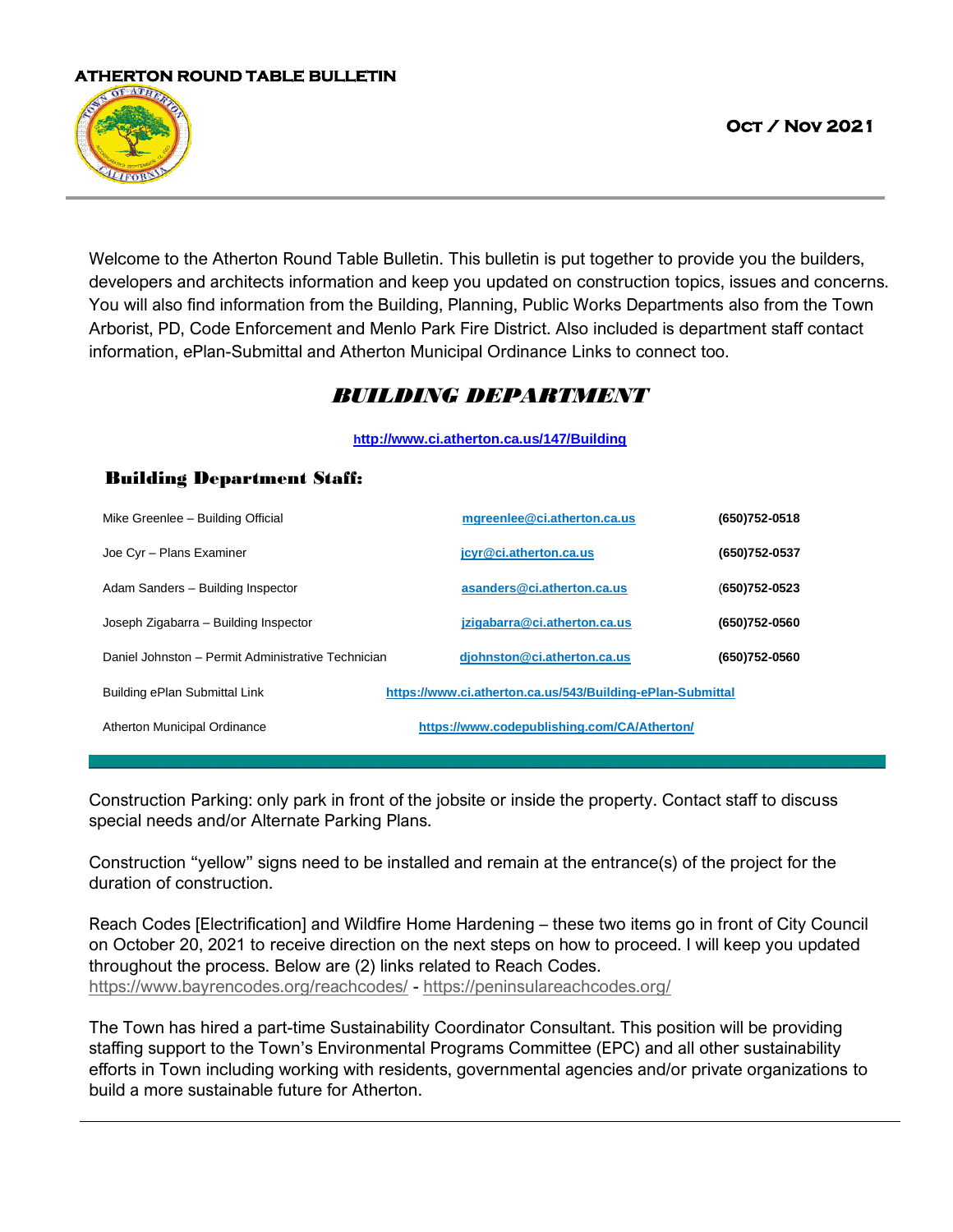

 **Oct / Nov 2021** 

# *PLANNING DEPARTMENT*

**<http://www.ci.atherton.ca.us/199/Planning>**

#### Planning Department Staff:

| Stephanie Bertollo-Davis - Principal Planner | Sbertollo-davis@ci.atherton.ca.us                               | (650)752-0544 |
|----------------------------------------------|-----------------------------------------------------------------|---------------|
| Ralph Robinson - Associate Planner           | rrobinson@ci.atherton.ca.us                                     | 650)752-0544  |
| Planning ePlan Submittal Link -              | https://www.ci.atherton.ca.us/544/6397/Planning-ePlan-Submittal |               |

At the January 2021 study session, the Council directed staff to evaluate possible amendments to the Town's Municipal Code regulations relative to landscape screening for detached accessory buildings and structures on hillside lots or other solutions to mitigate the visual impacts of such buildings to lower elevation neighbors. Staff will begin evaluating the topic with the Planning Commission as a study session item (no formal decision) at the March or April Planning Commission meeting.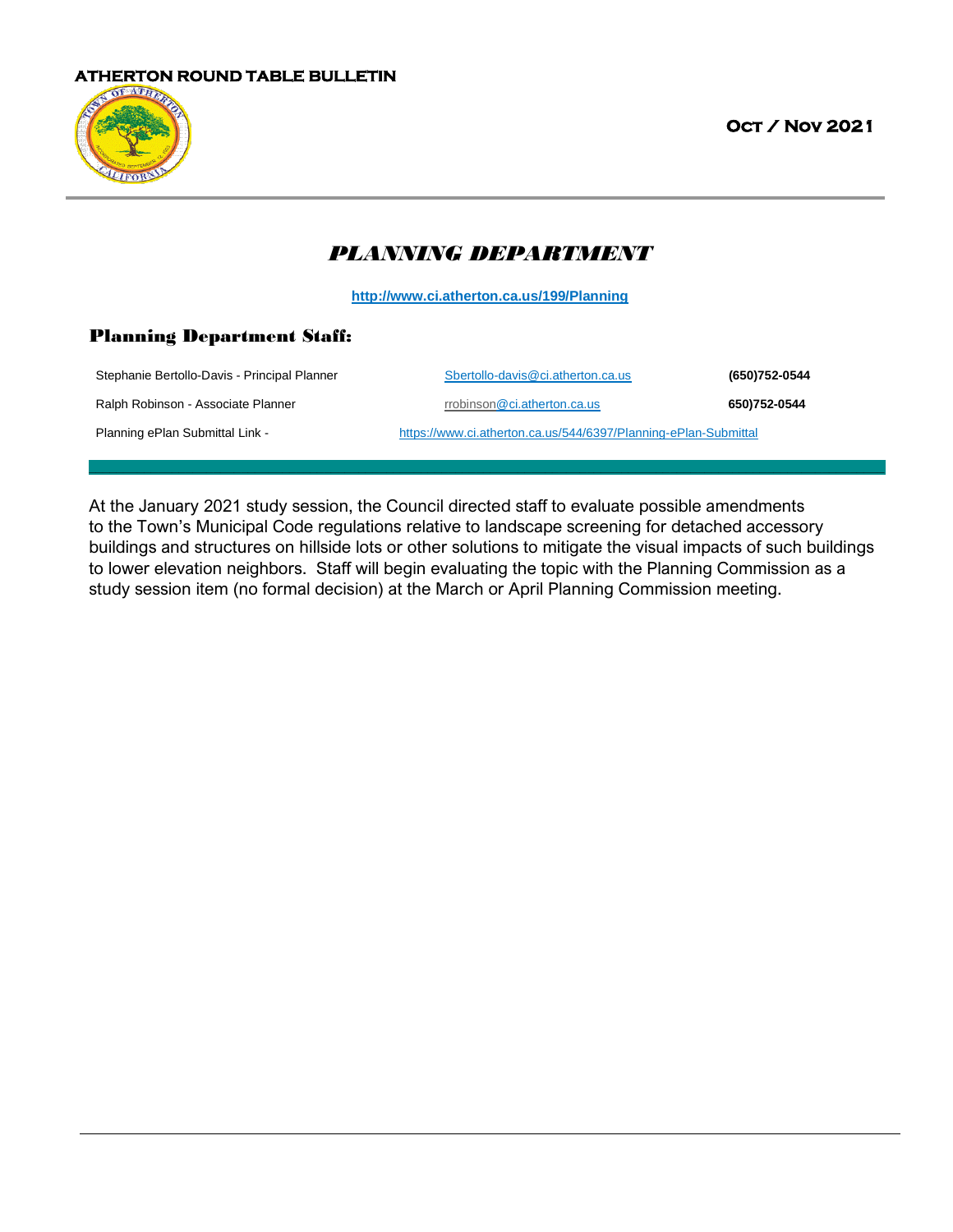

 **Oct / Nov 2021** 

# *PUBLIC WORKS DEPARTMENT & TOWN ARBORIST*

<http://www.ci.atherton.ca.us/236/Public-Works>

<https://www.ci.atherton.ca.us/155/Arborist-Services-Tree-Protection>

## **TOWN ARBORIST:**

Sally Bentz -Town Arborist / Park Manager subsection spentz@ci.atherton.ca.us (650)752-0526

## Construction Private Arborist Responsibilities

It is important to remember that the hired site private arborist is there to prevent heritage trees from being damaged during construction. Please work with your private arborist throughout the construction of the site. It is best to have good communication with the person you hire.

\_\_\_\_\_\_\_\_\_\_\_\_\_\_\_\_\_\_\_\_\_\_\_\_\_\_\_\_\_\_\_\_\_\_\_\_\_\_\_\_\_\_\_\_\_\_\_\_\_\_\_\_\_\_\_\_\_\_\_\_\_\_\_\_\_\_\_\_\_\_\_\_\_\_\_\_\_\_\_\_\_\_\_\_\_\_\_\_\_\_\_\_\_  $\_$  , and the set of the set of the set of the set of the set of the set of the set of the set of the set of the set of the set of the set of the set of the set of the set of the set of the set of the set of the set of th

Construction site private arborist responsibilities are not limited to the below and should include:

- As required the site private arborist creates a tree inventory of the site, a tree protection plan, and an arborist review letter after reviewing the grading and drainage plans.
- They will need to create arborist reports for tree removals and any damage to trees as needed.
- As required the site private arborist conducts a monthly visit of the site making sure the tree fencing is installed correctly, documents and mitigates root damage, makes sure trees are mulched and are getting supplemental water as needed, etc. Then they are required to submit the report of the visit by the  $15<sup>th</sup>$  of each month.
- The site private arborist should and or notified when excavating or roots need to be cut. They should be called out if large roots are cut or damaged has occurred to heritage trees. If the plans call for hand digging, they should be on call and confirming hand work is occurring.

To find a list of arborists that work in town you can visit the Town's webpage <https://www.ci.atherton.ca.us/155/Arborist-Services-Tree-Protection> and look for List of Tree Care providers. If you have any questions please contact the Town Arborist, Sally Bentz-Dalton at [sbentz@ci.atherton.ca.us.](mailto:sbentz@ci.atherton.ca.us)

"Do Not Remove Tree Protection Without Town Arborist Approval."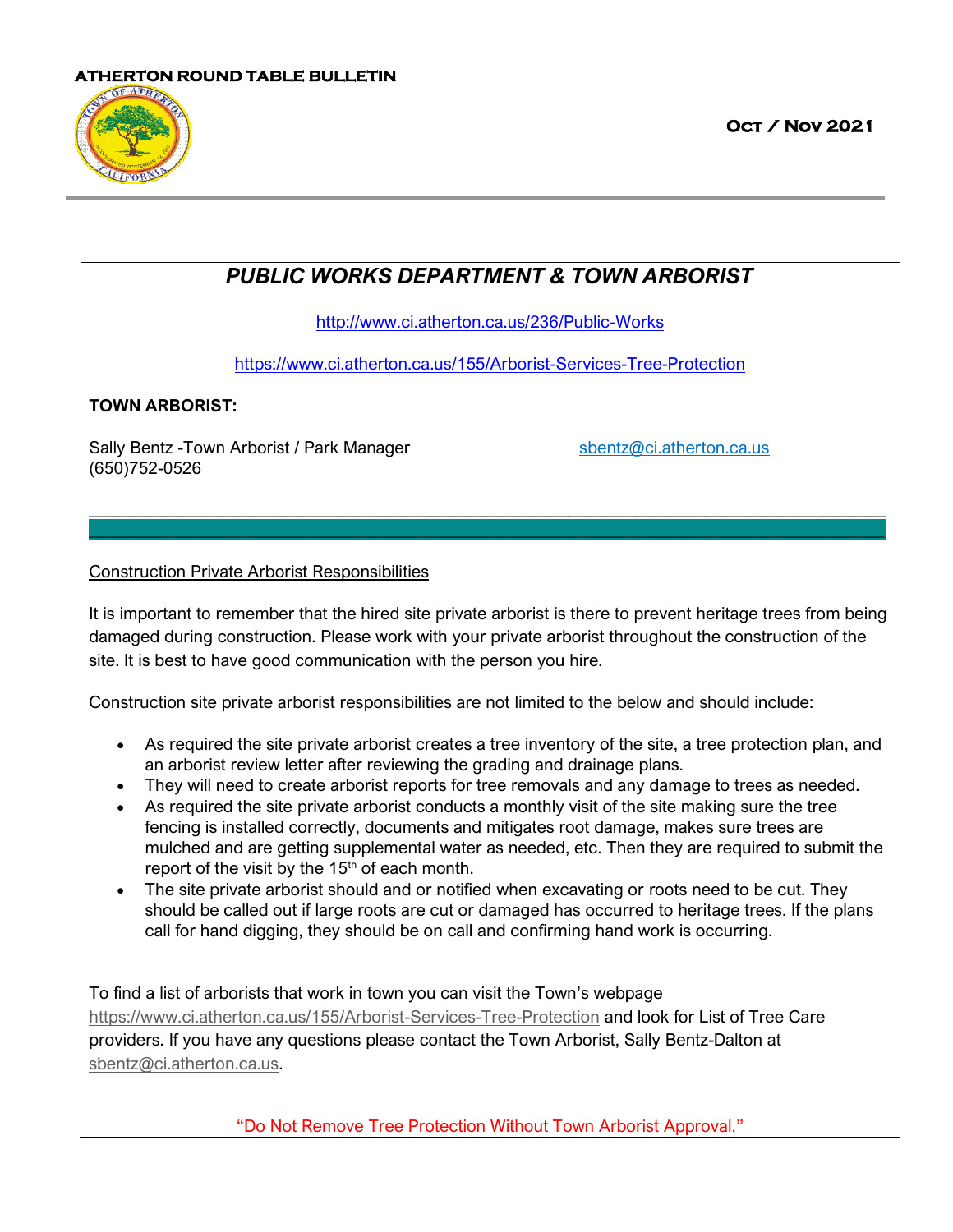

 **Oct / Nov 2021** 

*PUBLIC WORKS DEPARTMENT*

Robert Ovadia – Public Works Director / City Engineer [rovadia@ci.atherton.ca.us](mailto:rovadia@ci.atherton.ca.us) (650)752-0541

David Huynh – Senior Engineer/Maintenance Manager dhuynh@ci.atherton.ca.us (650)752-0555

Helen Luo - Office Specialist hluo@ci.atherton.ca.us (650)752-0570

Public Works ePlan Submittal Link <https://www.ci.atherton.ca.us/545/6398/Public-Works-ePlan-Submittal>

**Reminder:** A permit is required for all work that is to be done in the Public Right of Way with minor exceptions. Must comply with the Town of Atherton Ordinance, Title 12 Section 12.06.050.

 $\_$  , and the set of the set of the set of the set of the set of the set of the set of the set of the set of the set of the set of the set of the set of the set of the set of the set of the set of the set of the set of th

Below is some very helpful information regarding MWELO in California and Municipal Regional **Stormwater** 

# **Model Water Efficient Landscape Ordinance (MWELO) and the New Normal for California Landscaping**

PG&E is hosting a free Model Water Efficiency Landscape Ordinance (MWELO) workshop on Friday October Friday October 22, 2021, 8:00am – 4:30pm. This full-day training will include an expansive look at the ordinance and will explore an array of design strategies that meet the standard. Presentation topics will include water budget calculations, irrigation best practices, the optimal use of compost and low-water plant selection. The training will also include perspectives from WELO code reviewers and an interactive design review activity where the participants will apply the concepts covered and get feedback on their findings.

#### **[Register to attend online](https://gcc02.safelinks.protection.outlook.com/?url=https%3A%2F%2Fenergycenters.pge.com%2Fl%2F2q5nRePbrUOp1npq9gPrfIZSANLSqEo_LjDdN7Gks4E&data=04%7C01%7C%7C7316d6ed720f473cd25708d97d432d13%7Cb71d56524b834257afcd7fd177884564%7C0%7C0%7C637678549767823599%7CUnknown%7CTWFpbGZsb3d8eyJWIjoiMC4wLjAwMDAiLCJQIjoiV2luMzIiLCJBTiI6Ik1haWwiLCJXVCI6Mn0%3D%7C1000&sdata=WX%2FLBxMi5%2FumPw3G8QJk%2BYRgwhjQqR7xMTEAZbJkJ4c%3D&reserved=0)**

#### **Municipal Regional Stormwater Permit Reissuance Update**

On September 10, 2021, the California Regional Water Quality Control Board – San Francisco Bay Region released a **[NOTICE OF PUBLIC WORKSHOP HEARING AND PUBLIC COMMENT PERIOD FOR THE](https://www.waterboards.ca.gov/sanfranciscobay/water_issues/programs/stormwater/MRP/MRP%203%20October%202021%20Public%20Notice.pdf)**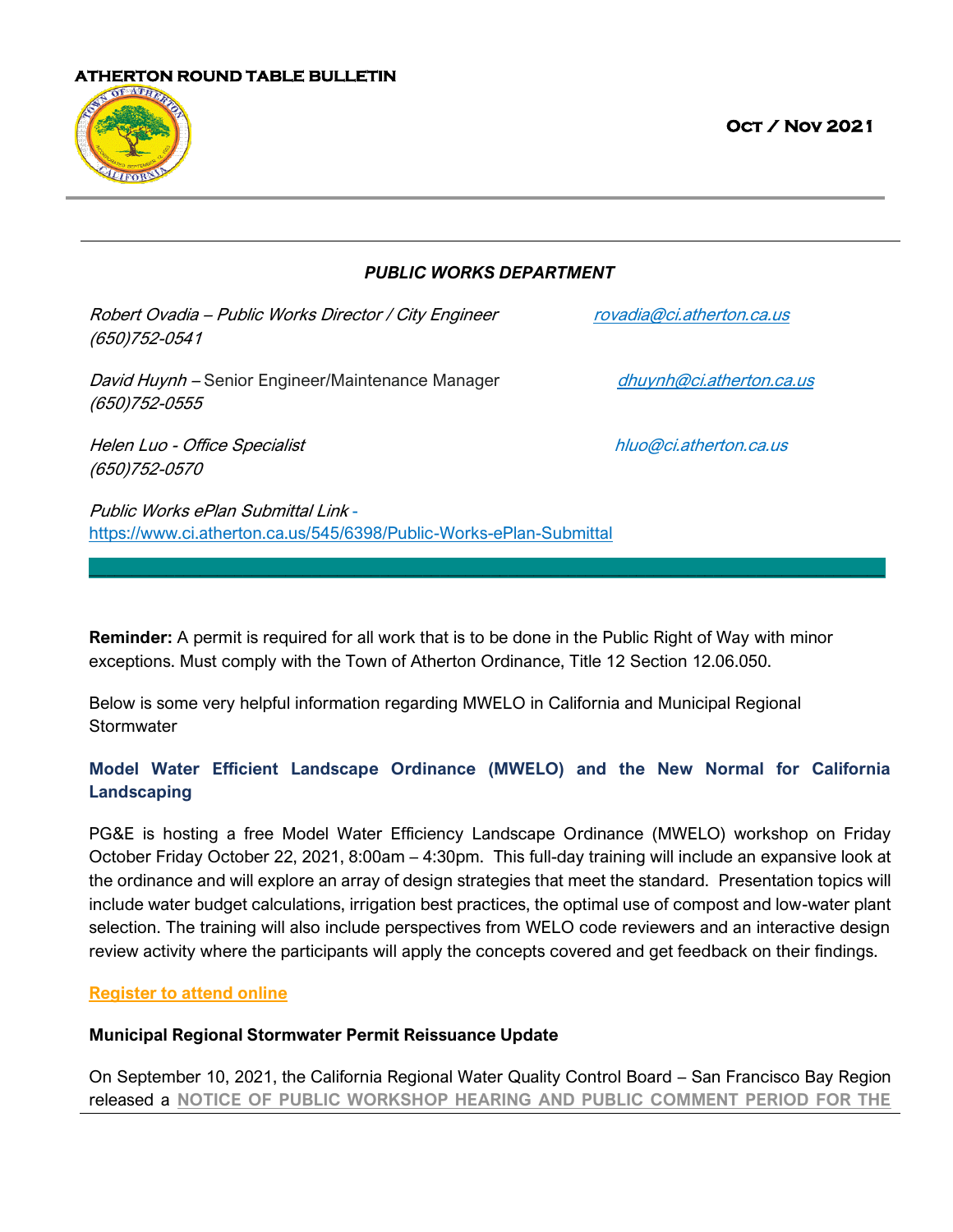

 **Oct / Nov 2021** 

# **[TENTATIVE ORDER FOR THE SAN FRANCISCO BAY REGION MUNICIPAL REGIONAL STORMWATER](https://www.waterboards.ca.gov/sanfranciscobay/water_issues/programs/stormwater/MRP/MRP%203%20October%202021%20Public%20Notice.pdf)  [NPDES PERMIT.](https://www.waterboards.ca.gov/sanfranciscobay/water_issues/programs/stormwater/MRP/MRP%203%20October%202021%20Public%20Notice.pdf)**

The Tentative Order, also referred to as the Municipal Regional Stormwater Permit or MRP, will replace the existing stormwater permit.

The Tentative Order, including Fact Sheet, is available and posted for a 60-day public review and comment period. **Written comments must be received no later than 5:00 p.m. on November 9, 2021,** and can be submitted to the following email address: [RB2-MRP@waterboards.ca.gov.](mailto:RB2-MRP@waterboards.ca.gov) They may also be sent to: Derek Beauduy, San Francisco Bay Regional Water Board, 1515 Clay St., Suite 1400, Oakland, CA 94612.

The Water Board will hold a public workshop hearing on October 12 & 13, 2021, where it will consider and receive public comments on the Tentative Order. Please refer to the Public Notice document linked below for further information.

- [September 10, 2021, MRP Public Notice](https://www.waterboards.ca.gov/sanfranciscobay/water_issues/programs/stormwater/MRP/MRP%203%20October%202021%20Public%20Notice.pdf)
- [Municipal Regional Stormwater NPDES Permit Tentative Order](https://www.waterboards.ca.gov/sanfranciscobay/water_issues/programs/stormwater/Compiled%20Order%20and%20All%20Attachments%20(RS-ACC).pdf)  September 10, 2021

Areas of interest include changes in the definition of "Regulated Projects" that reduce the threshold related to the creation or replacement of impervious surface for most development and redevelopment projects will be reduced from 10,000 square feet to 5,000 square feet, collectively over the entire site. As well as the regulation of "Large Single-Family Home Projects."

- a) Where a single-family home project results in an alteration of 50 percent or more of the impervious surface of a previously existing project that was not subject to Provision C.3, the entire project, consisting of all existing, new, and/or replaced impervious surfaces, must be included in the treatment system design (i.e., stormwater treatment systems must be designed and sized to treat stormwater runoff from the entire project).
- b) Where a single-family home project results in an alteration of less than 50 percent of the impervious surface of a previously existing project that was not subject to Provision C.3, only the new and/or replaced impervious surface of the project must be included in the treatment system design (i.e., stormwater treatment systems must be designed and sized to treat stormwater runoff from the new and/or replaced impervious surface of the project).

The Tentative Order also includes regulations regarding Construction Site Controls, management of PCB-Containing Materials and Wastes During Building Demolition Activities and adds roadway reconstruction projects to its definition of regulated projects.

You are encouraged to review the Tentative Order, participate in the public workshop hearing on October 12 &13, 2021, and submit written comments to the Board before the November 9, 2021, deadline.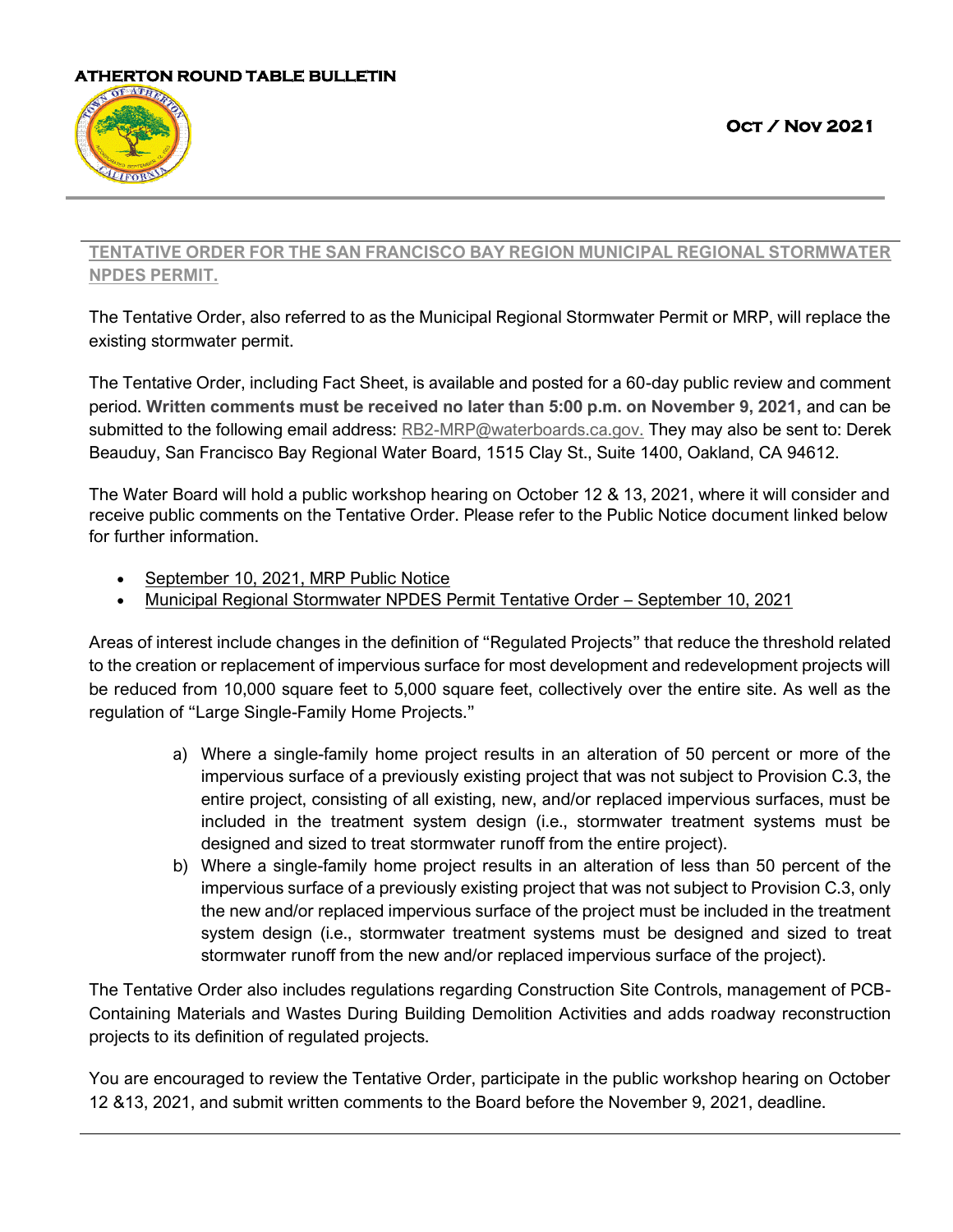

 **Oct / Nov 2021** 

# *ATHERTON POLICE DEPARTMENT*

# *& CODE ENFORCEMENT*

<http://www.ci.atherton.ca.us/489/Police>



ATHERTON POLICE DEPARTMENT:

Sargent Anthony Kockler and The Control of the Sargent Anthony Kockler [akockler@ci.atherton.ca.us](mailto:akockler@ci.atherton.ca.us)

The Atherton Police Department would appreciate your cooperation and make sure you follow the following.

 $\_$  , and the set of the set of the set of the set of the set of the set of the set of the set of the set of the set of the set of the set of the set of the set of the set of the set of the set of the set of the set of th

- Make sure construction sites are locked up at the end of the day and on weekends.
- Provide PD with a contact number to reach a responsible party after-hours in case of an emergency – someone who will answer and has the authority to act.
- Construction sites can provide us with a key or combination to their sites for use in an emergency.
- Construction sites should install good-quality cameras, which record to the cloud, for video surveillance footage in case a crime occurs.
- Make sure all tools and supplies are locked-up at the end of the day and on weekends to try and prevent theft.
- Notify PD immediately should a crime occur or anything suspicious happen at their site.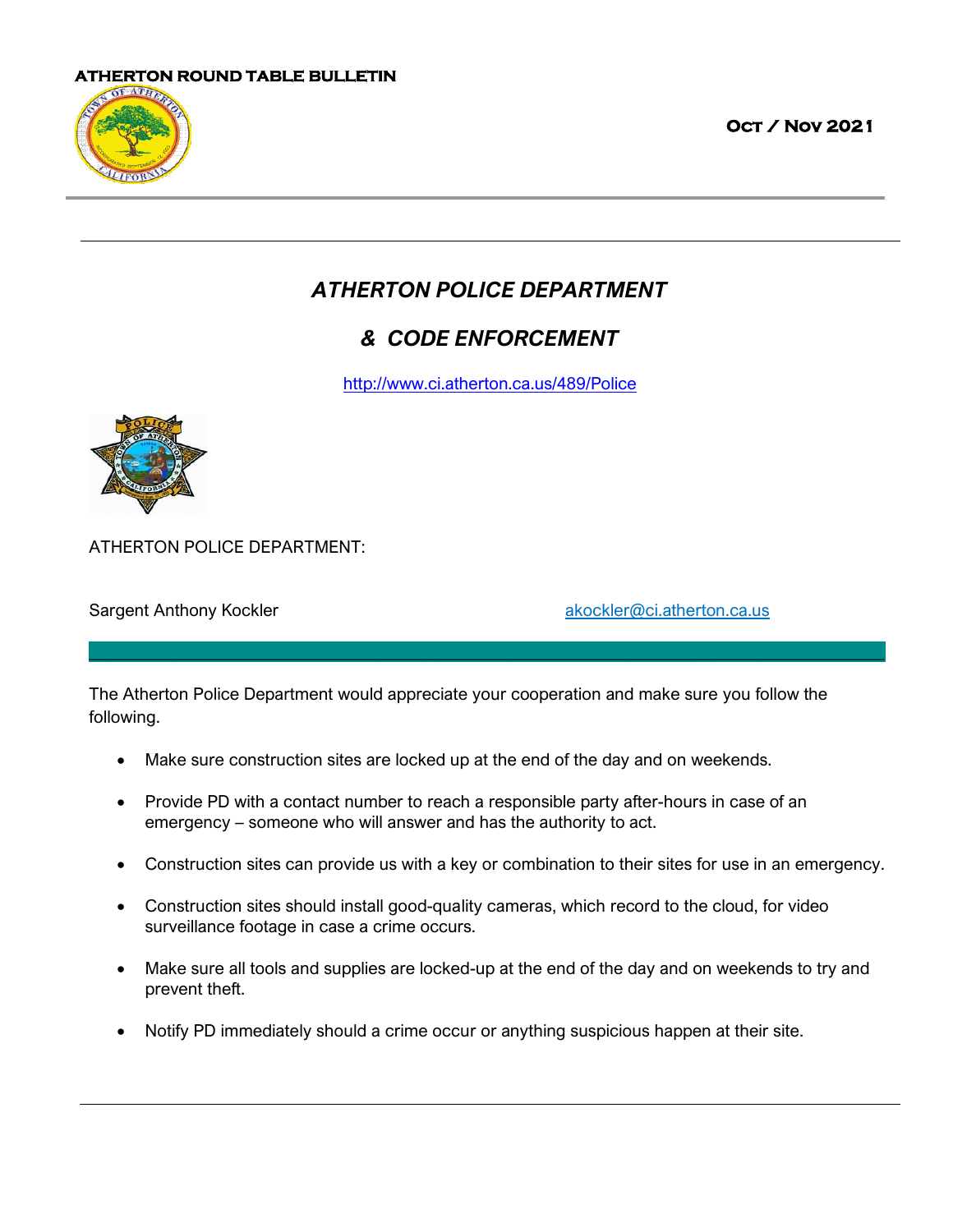

## **CODE ENFORCEMENT:**

In the process of hiring a new Code Enforcement Officer.

Monica Diaz is no longer with the Town of Atherton. PD is in the Process of finding a replacement for her.

 $\_$  , and the set of the set of the set of the set of the set of the set of the set of the set of the set of the set of the set of the set of the set of the set of the set of the set of the set of the set of the set of th

- Exemption Permit Requests:
	- o Please come in with at least 72 hours to allow for notification of any adjacent or impacted neighbors. Emergency situations are exempt, of course.
	- o Exemption Permits are limited to functions or activities which cannot be completed within regular work hours. Considerations are not given based on scheduling conflicts or any circumstance which cannot be justified to our residents.
	- o There is a permit fee of \$74 (cash/check/money order only). If bringing cash, please have exact amount ready as we do not have the ability to give change. If a permit is needed, please come into the Police Department to make application.

Menlo Park Fire District